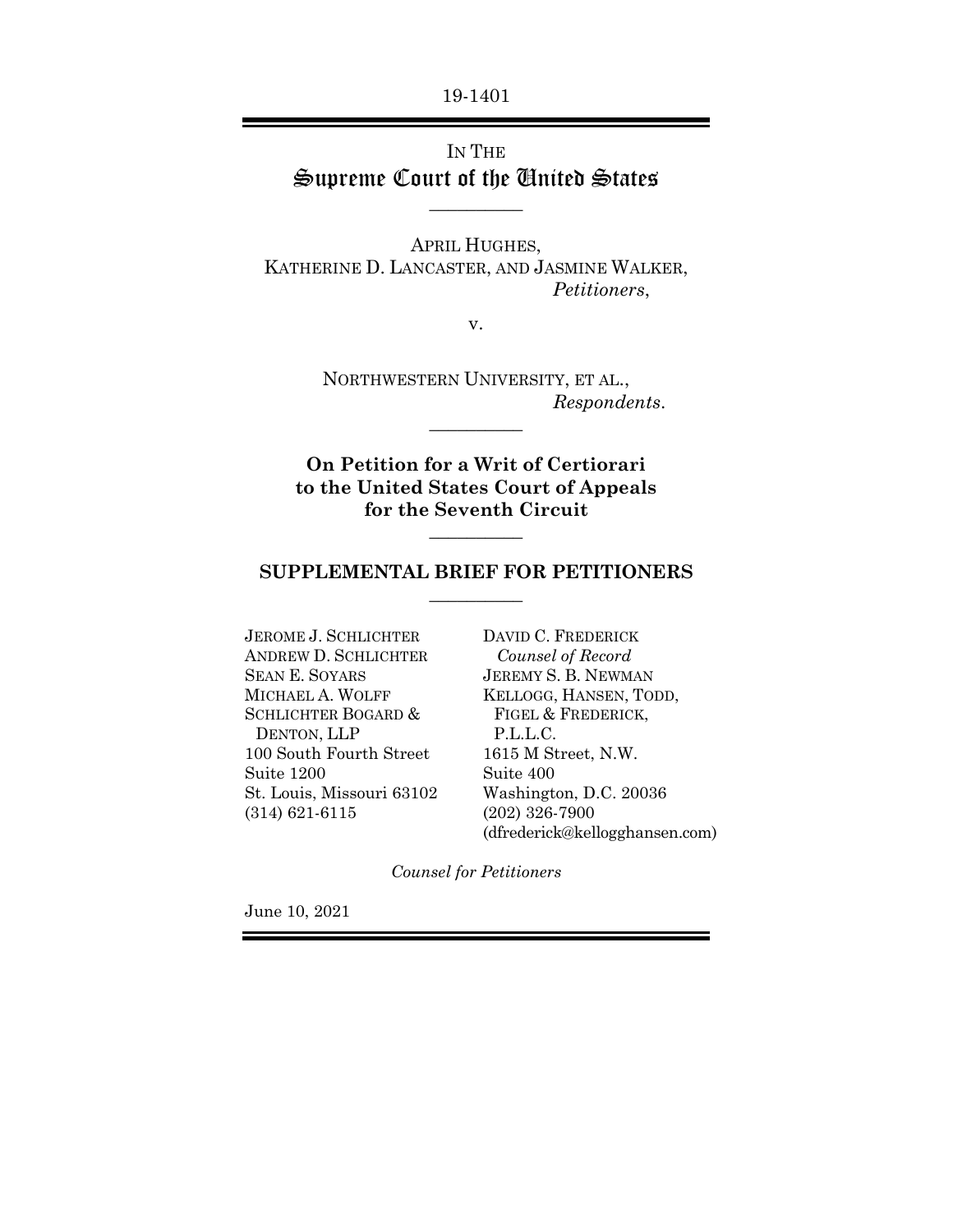# **TABLE OF CONTENTS**

| Page |
|------|
|      |
|      |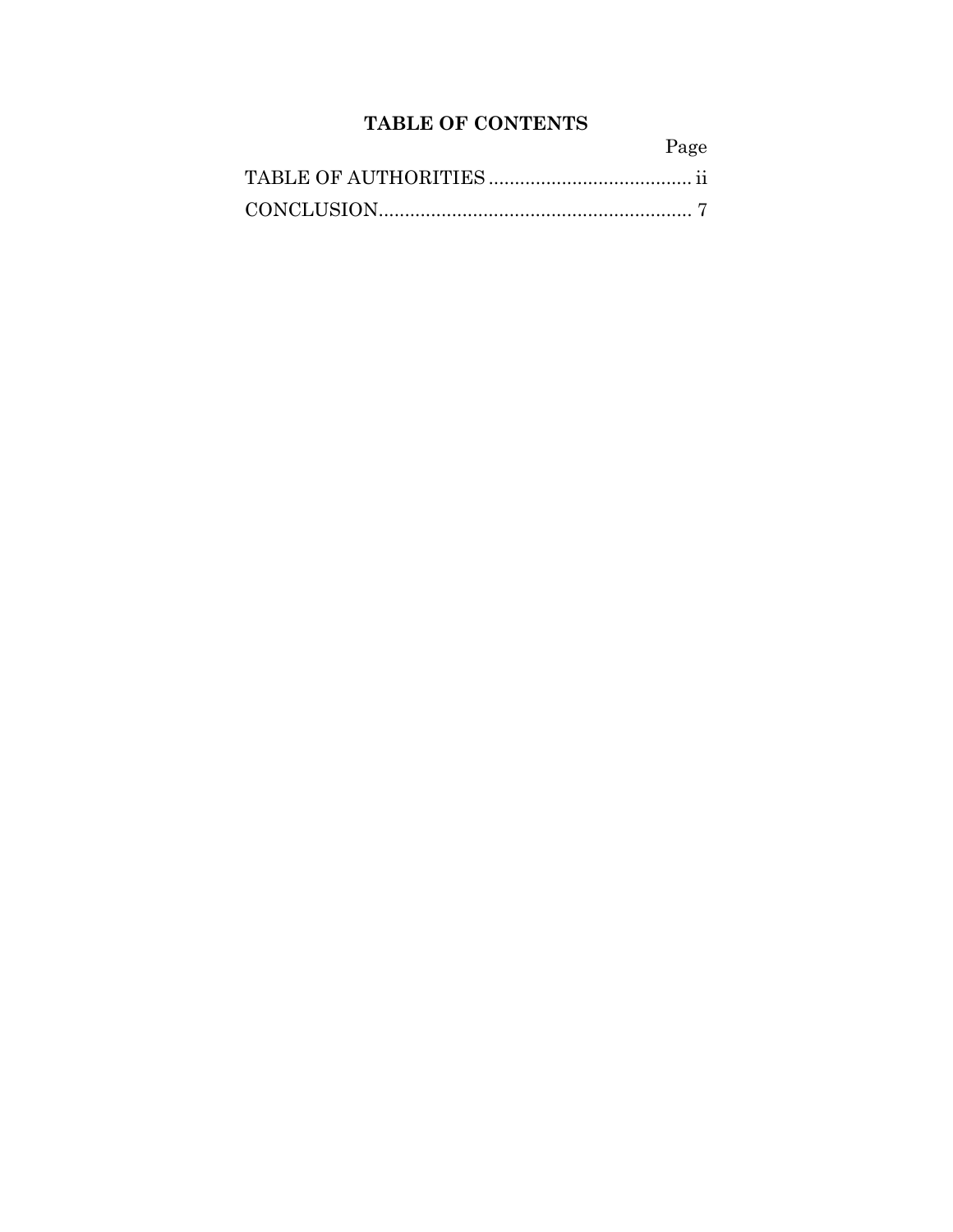### **TABLE OF AUTHORITIES**

|                                                                                               | Page |
|-----------------------------------------------------------------------------------------------|------|
| <b>CASES</b>                                                                                  |      |
|                                                                                               |      |
| Davis v. Washington Univ. in St. Louis, 960 F.3d                                              |      |
| <i>Hecker v. Deere &amp; Co.</i> , 556 F.3d 575 (7th Cir.                                     |      |
| Sweda v. University of Pennsylvania, 923 F.3d<br>320 (3d Cir. 2019), cert. denied, 140 S. Ct. |      |
| Tibble v. Edison Int'l:                                                                       |      |
| 729 F.3d 1110 (9th Cir. 2013), vacated and                                                    |      |
|                                                                                               |      |
|                                                                                               |      |

# STATUTES

|  |  | Employee Retirement Income Security Act of |  |
|--|--|--------------------------------------------|--|
|  |  |                                            |  |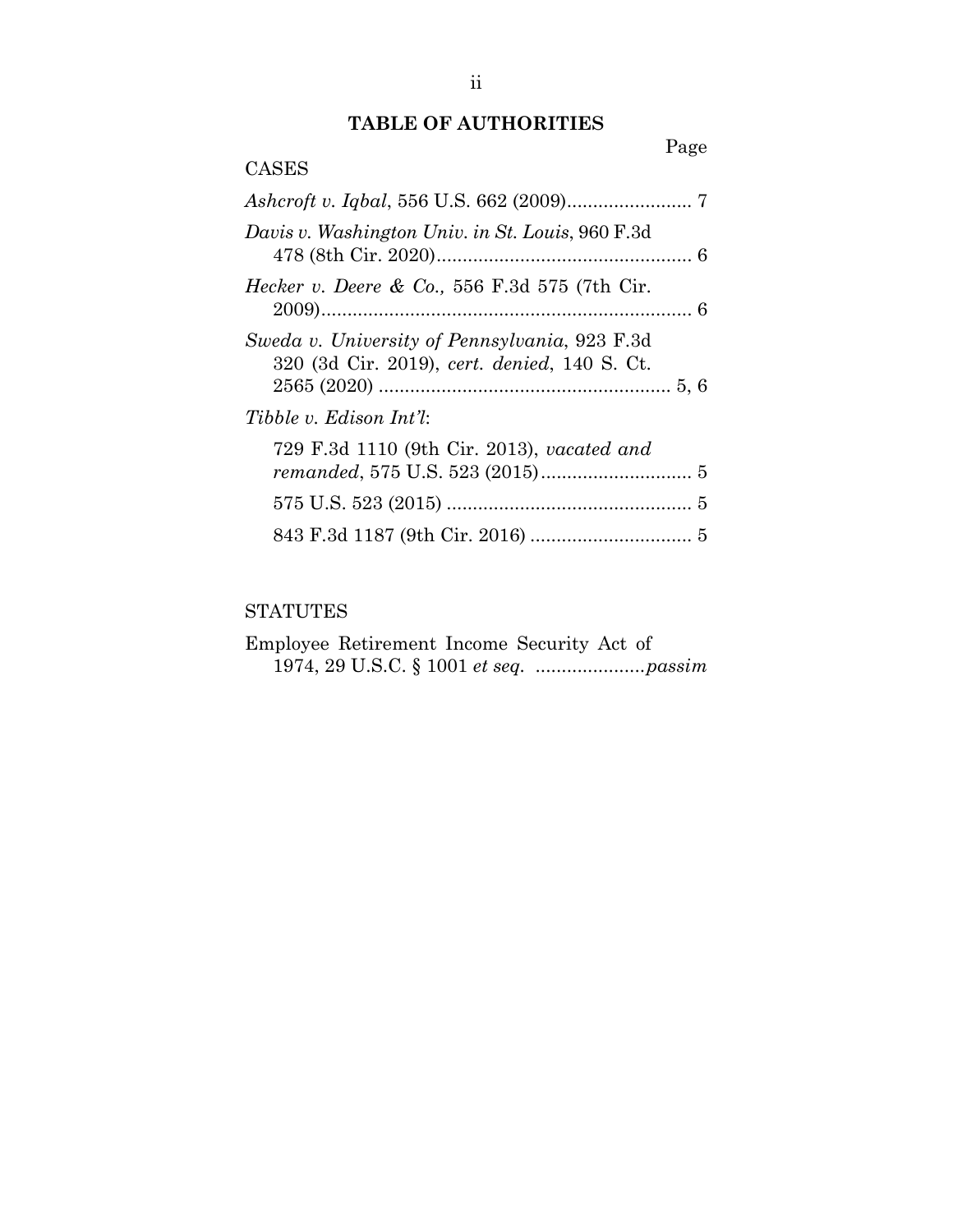The United States is correct. The Seventh Circuit erroneously dismissed petitioners' claims for breaches of ERISA's duty of prudence in conflict with other circuits. This case presents the right vehicle for this Court to address a recurring question regarding the scope of ERISA's fiduciary duties that is important to the financial security of millions of employees. None of respondents' supplemental arguments justifies denying review.

**1.** Much of respondents' supplemental brief focuses on respondents' assertion that the Amended Complaint did not claim that respondents violated their fiduciary duties by offering retail share classes where institutional share classes of the same funds were available. Although respondents (at 7) now call this a "glaring vehicle defect," their brief in opposition appropriately omitted it as a vehicle defect. *See* BIO 32.1

The Amended Complaint clearly pleaded a claim that respondents violated their fiduciary duties by offering retail share classes, rather than identical but lower-cost institutional share classes of the same funds, and supported that claim with detailed factual allegations. The Amended Complaint contained a 15-page section headed: "Defendant[s] caused the Plans to pay wholly unnecessary and excessive fees by using higher-cost share classes of mutual funds instead of identical versions of the same funds in lower-cost share classes." C.A. App. 116-30 (¶¶ 155- 165). Petitioners alleged that, because "the only difference between the various share classes is fees, ... absent some compelling reason to opt for the higher-

1

<sup>1</sup> Respondents discussed this issue in a footnote in their opposition in the section arguing against the existence of a circuit split. *See* BIO 17 n.1; Reply 2 n.1 (responding to that footnote).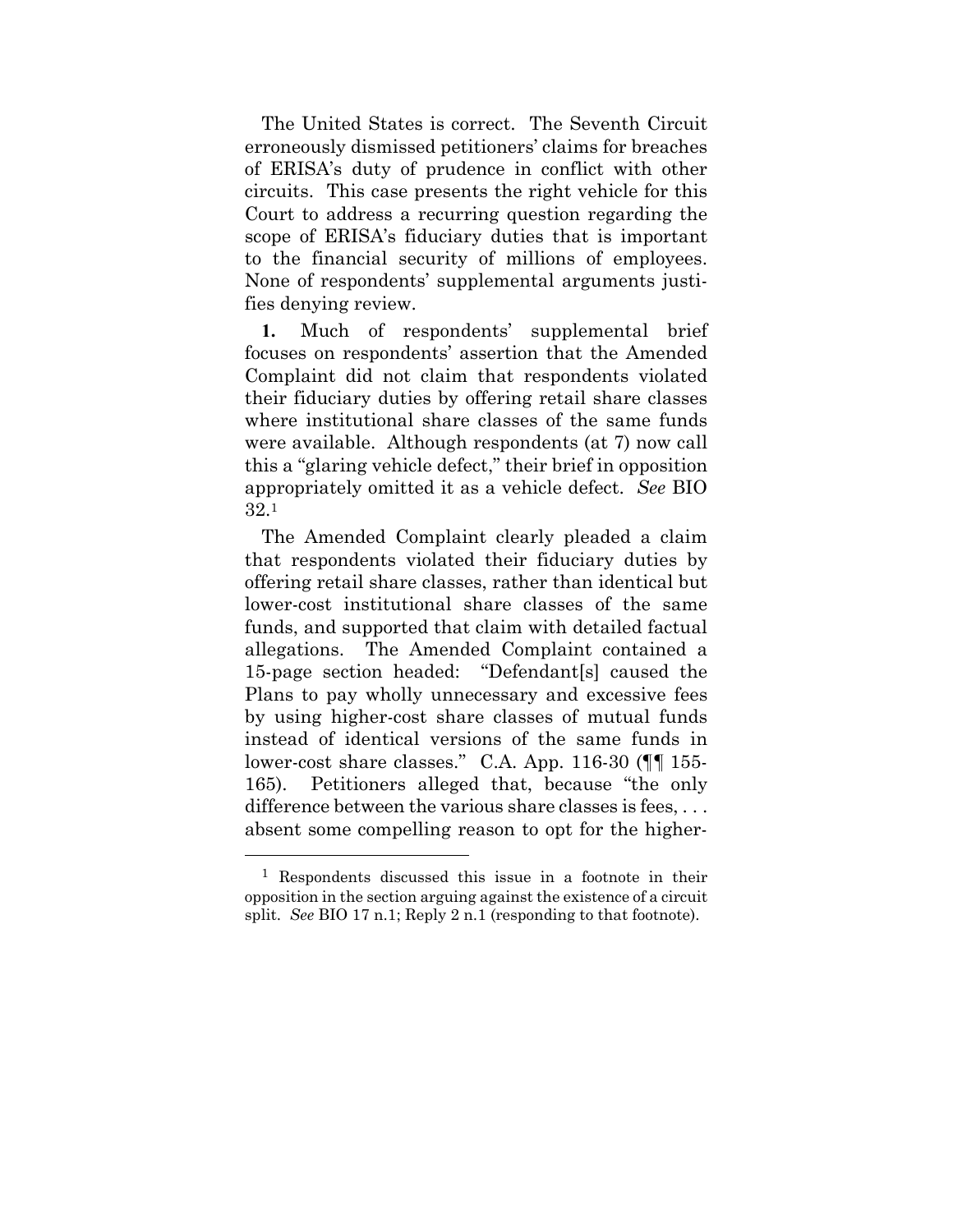cost version, prudent fiduciaries will select the lowestcost share class available to the plan." *Id.* at 116-17  $($ | 155).

Because of the Plans' large size, respondents could have obtained lower-cost institutional-class versions of the same funds by asking for them. *Id.* at 117-18 (¶¶ 157-160). Nonetheless, respondents "select[ed] and continu[ed] to offer far higher-cost share classes even though lower-cost share classes of the *exact same mutual funds* were available." *Id.* at 118 (¶ 161). The Amended Complaint contained an 11-page table listing each retail-class mutual fund offered by the Plans and the available lower-cost institutionalclass version. *Id.* at 119-29. In choosing the highercost retail share classes, respondents "failed to" act "prudently" and "caused the Plans' participants to lose millions of dollars of their retirement savings due to wholly unnecessary fees." *Id.* at 129-30 (¶¶ 164-165).

Count V of the Amended Complaint asserted a legal claim for breach of ERISA's fiduciary duties based on these factual allegations. After incorporating the earlier factual allegations, *id.* at 181 (¶ 260), Count V alleged that "Defendants are responsible for selecting prudent investment options, ensuring that those options charge only reasonable fees," *id.* (¶ 261). ERISA's fiduciary duties required respondents "to independently assess whether each option was a prudent choice for the Plans," *id.* (¶ 262), and respondents accordingly had "to consider all relevant factors under the circumstances, including without limitation alternative investments that were available to the Plans," *id.* at 181-82 (¶ 263). Nonetheless, "[t]he Plans' investment offerings included the use of mutual funds and variable annuities with retail expense ratios far in excess of other lower-cost options available to the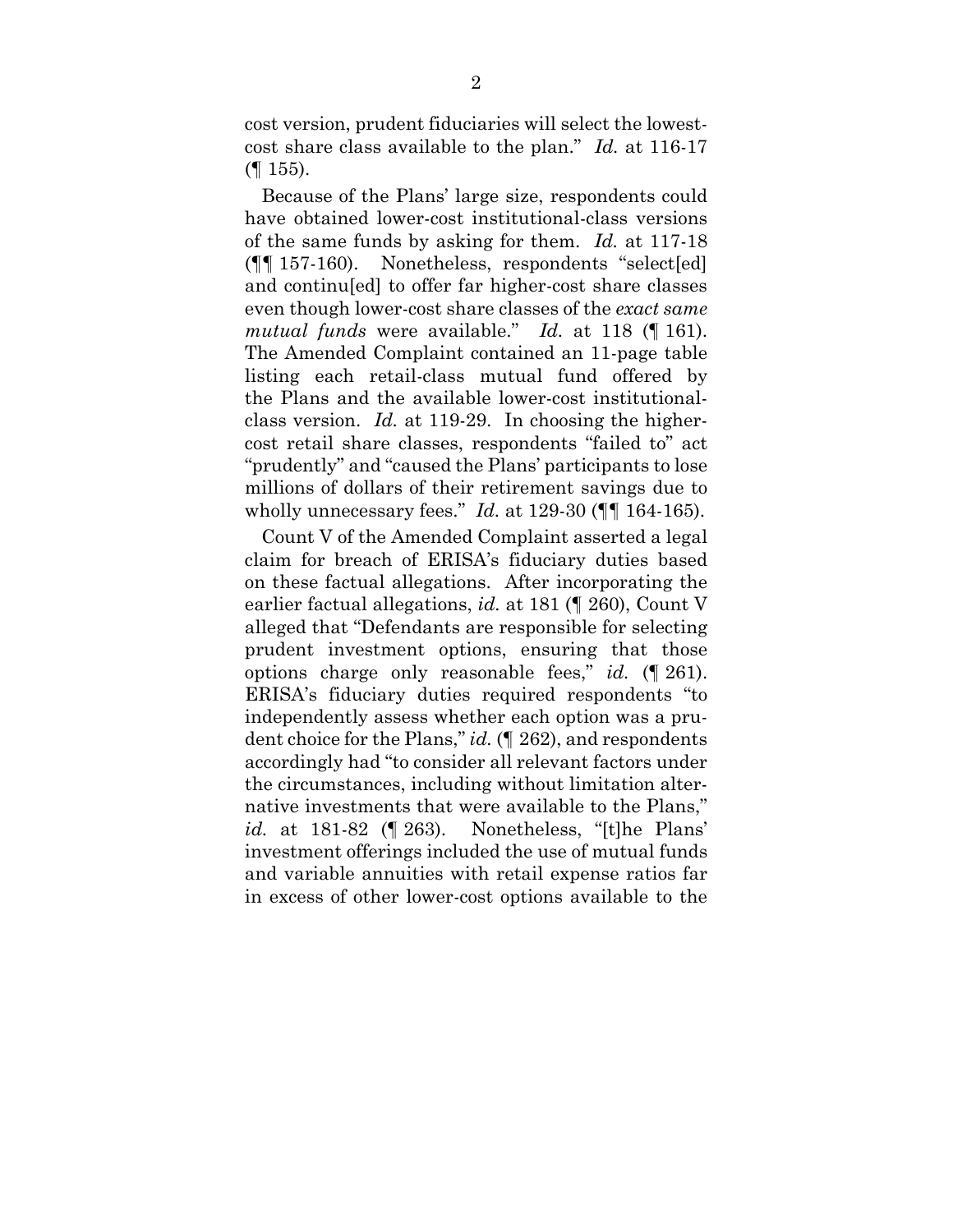Plans. These lower-cost options included lower-cost share class mutual funds with the identical investment manager and investments .... This was a breach of fiduciary duties." *Id.* at 183 (¶ 266).2

All parties and the courts below understood that Count V included a claim for imprudent offering of retail share classes. In their motion-to-dismiss briefing, respondents argued that Count V failed to state a claim because alleging "that a plan offered retail-class funds is insufficient to state a claim for a breach of the duty of prudence." MTD Br. 18 (Dist. Ct. Dkt. No. 59); *see also* MTD Reply Br. 10-11 (Dist. Ct. Dkt. No. 70) (arguing that a claim that "defendants should have arranged for access to wholesale or institutional investment vehicles" was insufficient) (internal quotation marks omitted). Petitioners responded that "[p]roviding higher-cost shares instead of available lower-cost shares of the same fund is a breach of" the duty of prudence. C.A. App. 216; *see also id.* at 216-19. The district court understood that, in Count V, petitioners "allege[d] that the fees charged by some funds were too high," in part because "they were retail funds with retail fees." App. 44a; *see also* App. 33a ("The charging of higher retail expense ratios instead of institutionalrate expense ratios is also a major theme in plaintiffs' complaint."). But the district court rejected this claim, holding that "[i]t does not matter" that respondents offered funds with "retail expenses." App. 45a.

On appeal, petitioners argued that "[t]he use of higher cost retail shares of mutual funds when lower cost institutional shares are available itself is a recognized breach of ERISA's duty of prudence. . . .

1

<sup>2</sup> Count V set forth the retail share class claim across several paragraphs, not "just half a sentence" as respondents wrongly assert (at 6).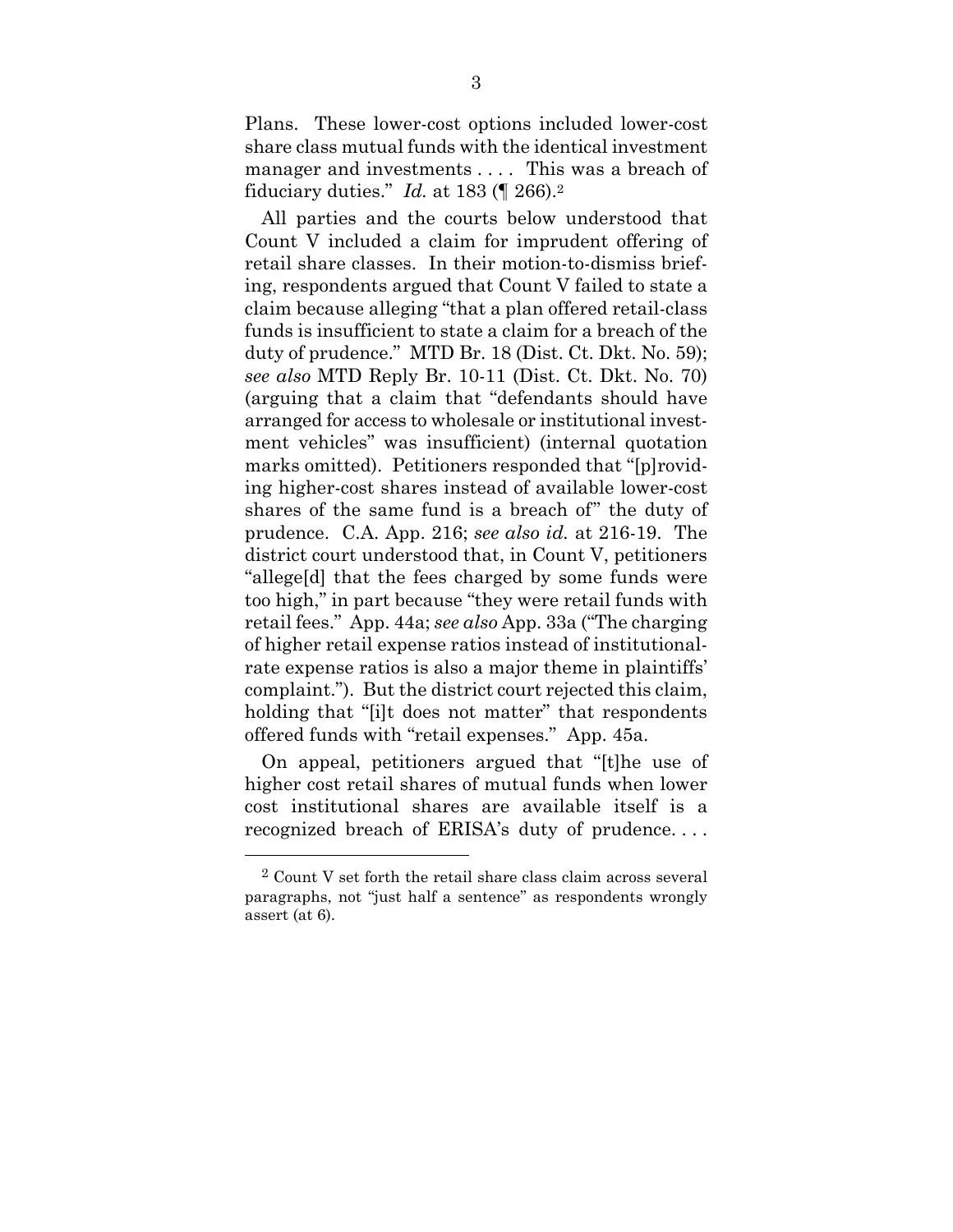This aspect of the claims in Count V of the amended complaint . . . on its own stated a claim of fiduciary breach and should not have been dismissed." Appellants C.A. Br. 31-32. Although respondents argued (as they do here) that the Amended Complaint did not include a claim based on retail share classes, *see*  Appellees C.A. Br. 25, petitioners refuted that argument in reply, *see* Appellants C.A. Reply Br. 8-10.

The Seventh Circuit understood that, in Count V, "Plaintiffs further alleged Northwestern breached its fiduciary duties by providing investment options that were . . . too expensive . . . . As alleged, some of these options were retail funds with retails [sic] fees." App. 19a. Respondents' assertion (at 5) that the Seventh Circuit never addressed this claim is false. The Seventh Circuit rejected it, concluding that there was no "blanket prohibition on retail share classes," and respondents' offering of some "low-cost" funds "eliminat[ed] any claim" based on offering retail share classes. App. 19a.

It is true that Count V encompassed additional conduct that also allegedly violated respondents' fiduciary duties, such as selecting and retaining funds that underperformed or had other unnecessary fees. C.A. App. 182 ( $\P$  $\P$  264-265). But the Seventh Circuit's opinion refutes respondents' argument that the Amended Complaint did not include a retail share class claim because it was not separated into a distinct count, as it was in Count VII of the proposed Second Amended Complaint. As the Seventh Circuit reasoned, the Second Amended Complaint "separat[ed] out the claims that had previously been included in the amended complaint as Count V," but asserted "essentially the same claims separated into different counts." App. 23a, 24a.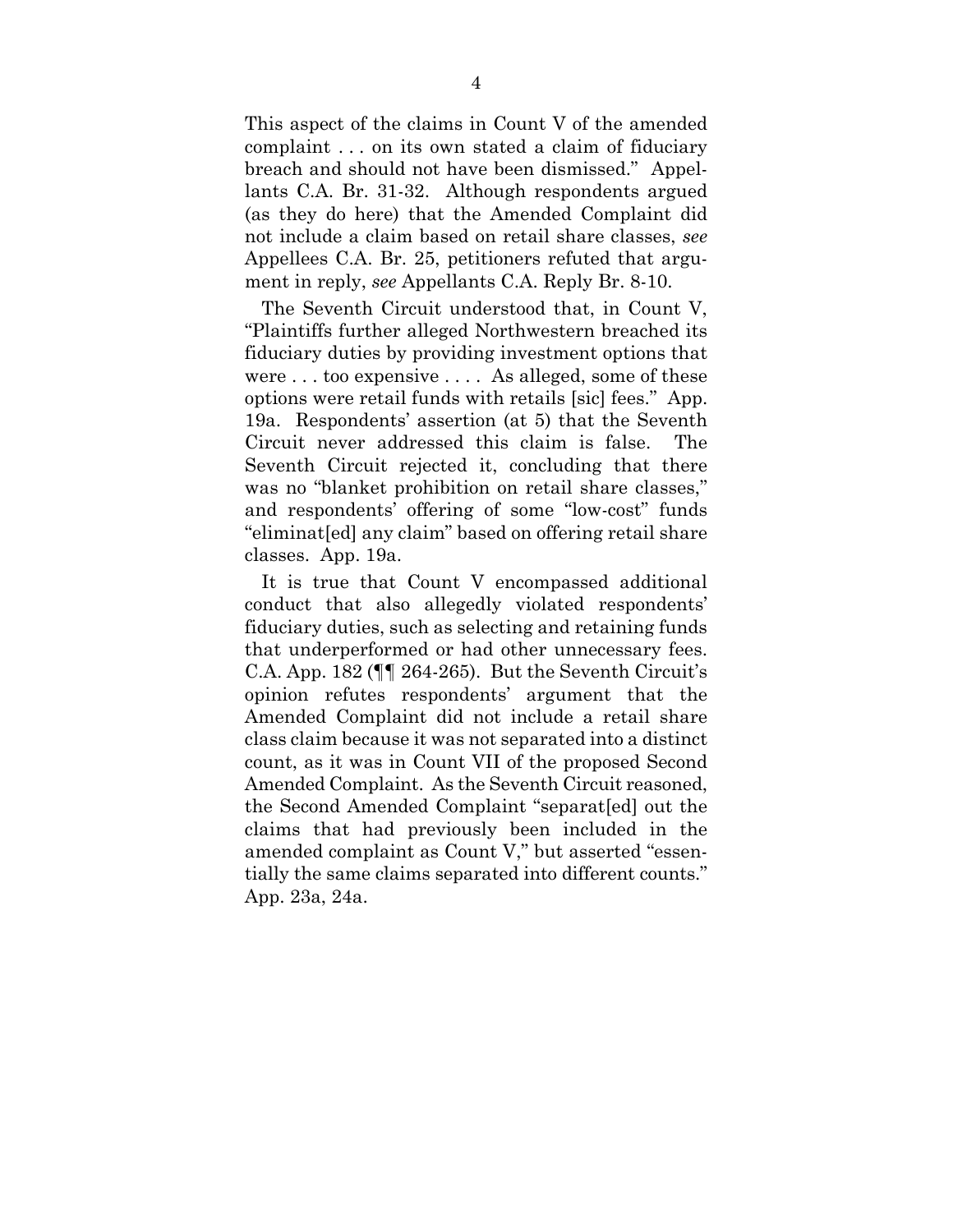The fact that the operative complaint included the retail share class claim in a count that also encompassed other allegations provides no obstacle to this Court's review.3

**2.** Respondents fail to refute the existence of a circuit split. Respondents do not and cannot dispute that the Seventh Circuit reached an opposite result from the Third Circuit and the Eighth Circuit by dismissing claims based on excessive recordkeeping fees and excessive investment management fees, which the Third Circuit and the Eighth Circuit allowed to go forward based on virtually identical allegations. *See* Pet. 8-12; Reply 1-3; U.S. Br. 17-18.

Respondents erroneously contend that, at most, the decision below was an "alleged 'misapplication of a properly stated rule of law.'" Resp. Supp. Br. 9 (quoting Sup. Ct. R. 10).4 As the United States correctly explained (at 19), "the decision below reflects more than just a different outcome than in *Sweda* [*v. University of Pennsylvania*, 923 F.3d 320 (3d Cir.

<u>.</u>

<sup>3</sup> Respondents' supplemental brief raises no vehicle issues regarding any claim other than the retail share class claim.

<sup>4</sup> Respondents make no attempt to harmonize the decision below with the Ninth Circuit's *Tibble* decisions, which blessed fiduciary duty claims based on offering several retail class funds instead of institutional-class funds as part of a broad range of investment options. *See Tibble v. Edison Int'l*, 729 F.3d 1110, 1137-39 (9th Cir. 2013), *vacated and remanded on other grounds*, 575 U.S. 523 (2015); *Tibble v. Edison Int'l*, 843 F.3d 1187, 1197- 98 (9th Cir. 2016) (en banc); *see also* U.S. Br. 18 n.3 (noting that the decision below is "in tension" with the *Tibble* decisions). The Ninth Circuit's 2016 *Tibble* decision came after this Court remanded to the Ninth Circuit to consider the claim that fiduciaries "acted imprudently by offering six higher priced retail-class mutual funds as Plan investments when materially identical lower priced institutional-class mutual funds were available." *Tibble*, 575 U.S. at 525-26.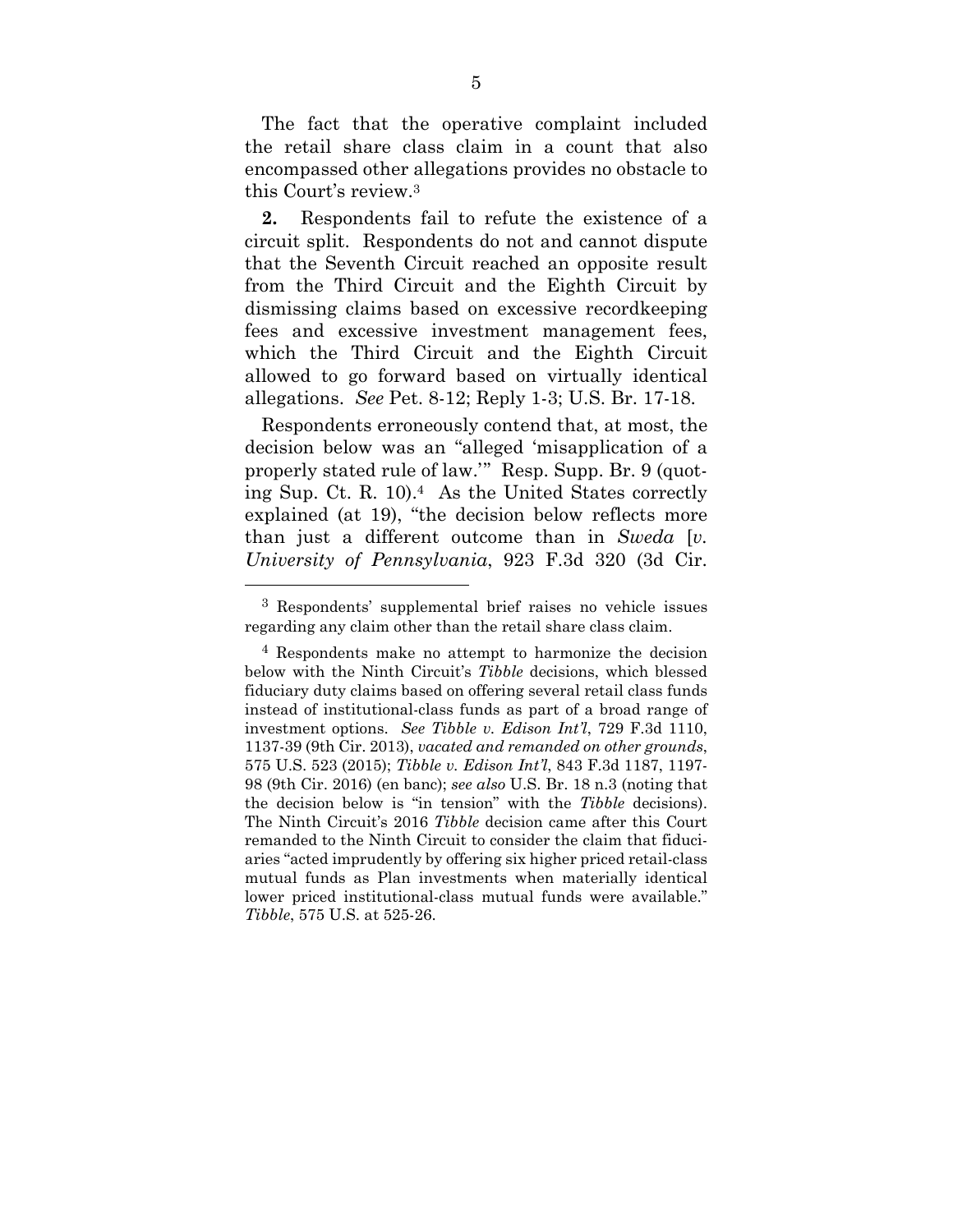2019), *cert. denied*, 140 S. Ct. 2565 (2020),] and *Davis* [*v. Washington University in St. Louis*, 960 F.3d 478 (8th Cir. 2020)]; it reflects a different (and incorrect) understanding of the substantive obligations that ERISA imposes on plan fiduciaries." *Sweda* and *Davis* rejected the reasoning adopted below that offering a range of investments including some options with low fees insulates fiduciaries from liability for offering other options with excessive fees. *See Sweda*, 923 F.3d at 330; *Davis*, 960 F.3d at 484; *see also* Pet. 12-14; Reply 3-4.5 That split regarding "the question of what ERISA requires of plan fiduciaries to control expenses," U.S. Br. 8, warrants review.

**3.** Respondents' merits argument mischaracterizes petitioners' claims. Petitioners do not claim that it is "mandatory" for fiduciaries to offer only "low-cost index funds." Resp. Supp. Br. 10. Rather, petitioners pleaded detailed facts showing that respondents offered many investment options with excessive fees (including fees for retail share classes where lowercost institutional-class versions of the same fund were available), and above-market recordkeeping fees that respondents could have reduced substantially by taking steps that other university pension plans have

1

<sup>5</sup> The fact that the decision below, *Sweda*, and *Davis* all cited *Hecker v. Deere & Co.*, 556 F.3d 575 (7th Cir. 2009), is of no moment. *Sweda* distinguished *Hecker*, *see Sweda*, 923 F.3d at 331 n.6, and also cited *Hecker* in its analysis of prohibited-transaction claims, which are not at issue in this petition, *see id.* at 339. *Davis* cited *Hecker* as support for the proposition that a fiduciary cannot "simply offer a reasonable array of options that includes some good ones and then shift the responsibility to plan participants to find them." *Davis*, 960 F.3d at 484 (internal quotation marks, citation, and brackets omitted). The decision below blessed precisely that behavior, holding that a plan offering some "low-cost" options "eliminat[ed] any claim" that other options were imprudent. App. 19a.